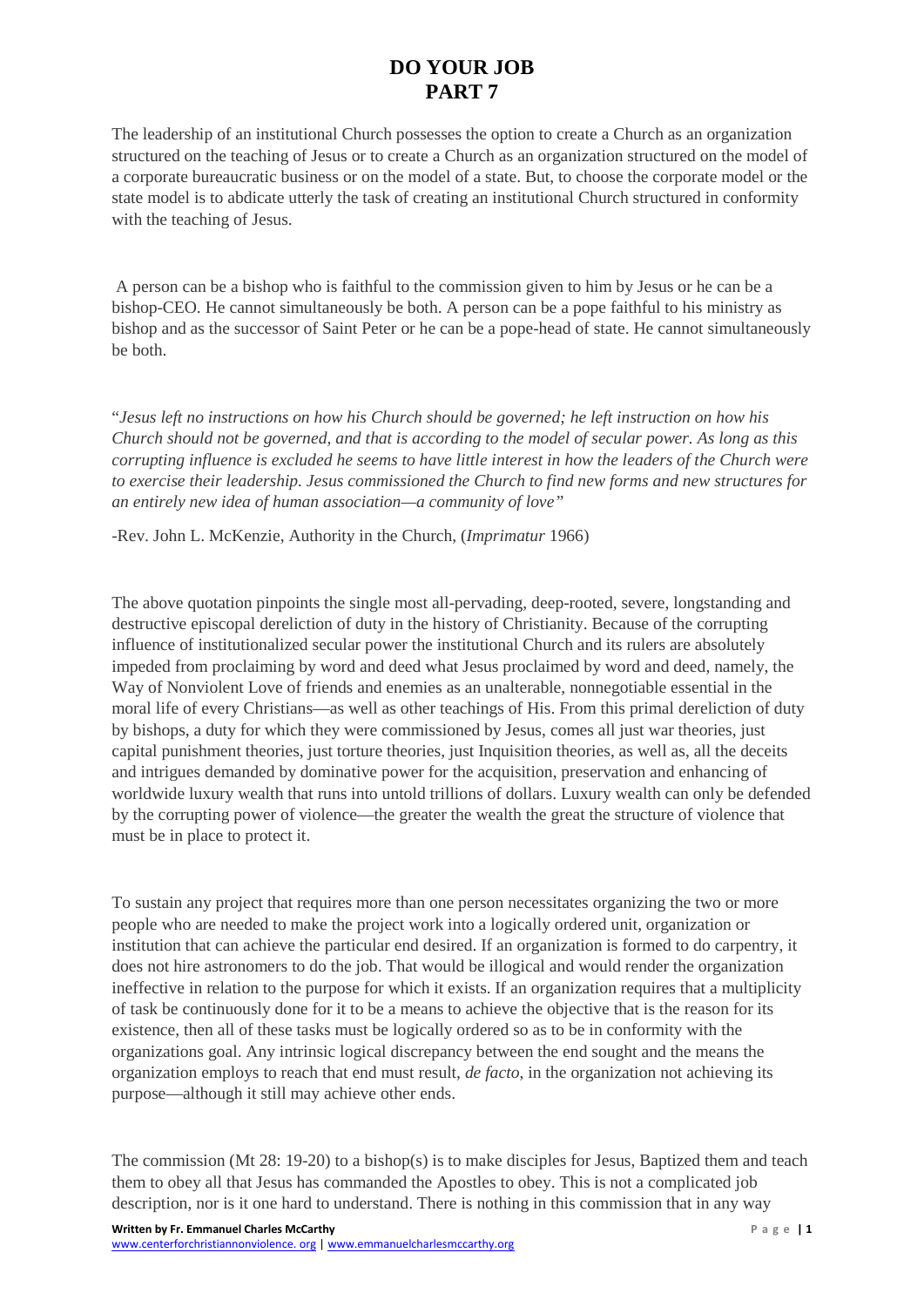## **DO YOUR JOB PART 7**

suggest that a bishop has the right or the need to substitute the corrupt influence of the power of violence as an alternative for Christlike words and deeds. There is nothing in a bishop's commission to *teach them to obey all that I have commanded you*that necessitates or authorizes any bishop to substitute violence in any form for Christlike love (*agape*) against anybody for any reason— Christian or otherwise. When the Truth of the Gospel and Christlike love fail to bring a person to freely follow Jesus or fail to keep a person *a true follower of Jesus*, rules, laws and orders backed up by violence are no substitute.

There is nothing in a bishop's commission from Jesus that makes him a ruler in any sense in the Christian *ecclesia*, assembly, community, church. Jesus never refers to His Apostles as rulers nor does He call upon them to rule others. "*If Jesus had wished to say that those in authority in His Church should rule with justice and kindness, there are dozens of ways in which this could have been said. But such words as 'rule' are exactly the words he did not use,"* writes Rev. John L. McKenzie in Authority in the Church. Indeed Jesus is most definite, telling His Apostles and their legitimate successors the very opposite regarding what their position is in the Christian community. He is explicit in excluding violence based on secular models of ruling power as a way of fulfilling the commission He gave them. "Jesus called them (the Apostles) to Himself and said, '*You know that the rulers of the Gentiles lord it over them, and their great men exercise authority over them. It is not to be this way among you; whoever wishes to become great among you shall be your servant, and whoever wishes to be first among you shall be your slave*.'" "He said to them, '*The kings of the Gentiles lord it over them; and those in authority over them like to be called benefactors. But not so*  with you."

Jesus is here warning the Apostles of the universal human problem of human beings who satisfy their lust for power and passion for prestige by joining the culture of professional religious bosses and bureaucrats. Jesus instructs His Apostles in no uncertain terms that there is no place in His Church for them—or anyone else— to satisfy or exercise their *libido domanandi*: "*Be on guard against the leaven of Herod*" (Mk 8:15).

However, the pre-arranged institutional organization in which a person becomes a bishop has for most of Church history required that he not serve as Jesus his leader served but "serve" as the leaders of this world's political, financial, military, etc. institutions serve, namely, as a monarchical bishop employing secular and canonical violent power to get done what he wants done in that segment of the institutional Church, his diocese, which he rules.

The word monarch is derived from the Greek word *monarkhēs*, *monos 'alone'* + *arkhein 'to rule.* As noted above, nowhere in the Gospels does Jesus use the word "rule" in relation to the ministry of the Apostles. Nowhere in the New Testament can one find a monarchical bishop. "*The institution of the monarchical episcopate, in which each Church is governed by a single bishop, does not appear in the New Testament,"* states Catholic Biblical scholar John L. McKenzie (Dictionary of the Bible, *Imprimatur*, 1965). The first monarchical bishop is St. Ignatius of Antioch (d.108). He not only asserts himself to be a monarchical overseer, bishop, of the Christians in his area but he is also an active proselytizer for that understanding of the ministry of overseer within the *ecclesia*. He is a proselytizer for this understanding of the episcopacy because, beyond it not being the understanding in New Testament times, it was a disputed understanding of the ministry of overseer in the *ecclesia* at his time.